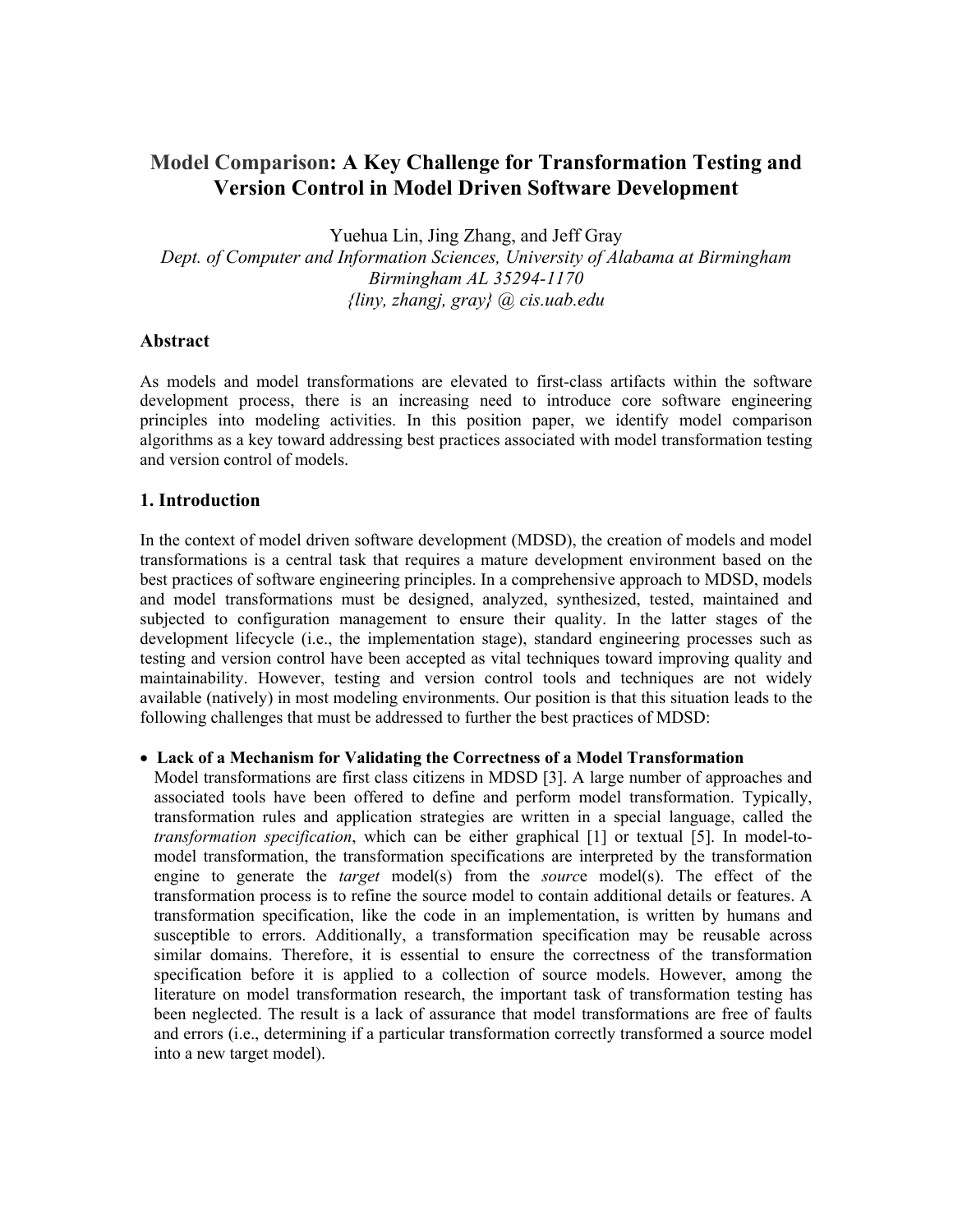#### • **Version Control Tools do not Match the Structural Nature of Models**

An essential capability for any phase of the software development lifecycle is to archive various versions of a software artifact and to revert back to previous configurations. Traditional version control and configuration management systems (e.g., CVS and Microsoft SourceSafe) have been available for many years to assist developers in this important function. However, these tools operate under a linear file-based paradigm that is purely textual, but models are structurally rendered in a tree or graphical notion. Thus, there is an abstraction mismatch between currently available version control tools and the hierarchical nature of models.

We propose model transformation testing and a model-centric version control system as effective approaches to improving the best practices of MDSD. A common requirement shared by each of these ideas is the ability to compare two different models to ascertain structural differences. The next two sections further discuss the importance of transformation testing and model version control, followed by commentary on the significance of model comparison as a key facilitator for both of these best practices.

## **2. Model Transformation Testing**

The correctness of a model transformation can be determined by checking if the output of the model transformation satisfies its intent (i.e., there are no differences between the output model and the expected model). In a model transformation environment, assuming the model transformation engine works correctly and the input models are properly specified, the model transformation specifications are the only artifacts that need to be validated and verified. There are several ways to ensure the correctness of a model transformation specification. One possible approach is to apply formal methods in a correctness proving style of verification. However, even if a product is proved correct, it may nevertheless be subject to other forms of verification such as testing [11]. Moreover, execution-based testing has several advantages that make it an effective method to determine whether a task (e.g., model transformation) has been correctly carried out. These advantages are: 1) the relative ease with which many of the testing activities can be performed; 2) the software being developed (e.g., model transformation specifications) can be executed in its expected environment; 3) much of the testing process can be automated [6]. Like software testing, model transformation specification testing can only show the presence of errors in a specification and not their absence. However, as a more lightweight alternative to formal methods, it can be very effective in revealing such errors.

According to the *IEEE Standard Glossary of Software Engineering Terminology*, testing is, "the process of exercising or evaluating a system by manual or automated means to verify that it satisfies specified requirements, or identify differences between expected and actual results" [11]. The basic testing activities consist of designing test cases, executing the software with those test cases, and examining the results produced by those executions [6]. Thus, we define *model transformation testing* to involve the execution of a deterministic transformation specification with test data (i.e., input to test cases) and a comparison of the actual results (i.e., the target model) with the expected output (i.e., the expected model), which must satisfy the intent of the transformation. If there are no differences between the actual target and expected models, it can be inferred that the model transformation is correct with respect to the given test specification. If there are differences between the target and expected models, the transformation specification needs to be reviewed and modified.

As an initial prototype, Figure 1 shows a framework for testing model transformation specifications that assists in generating tests, running tests, and documenting tests automatically. There are three primary components to the testing framework: test case constructor, test engine, and test analyzer. The test case constructor consumes the test specification and then produces test cases for the to-be-tested transformation specification. The generated test cases are passed to the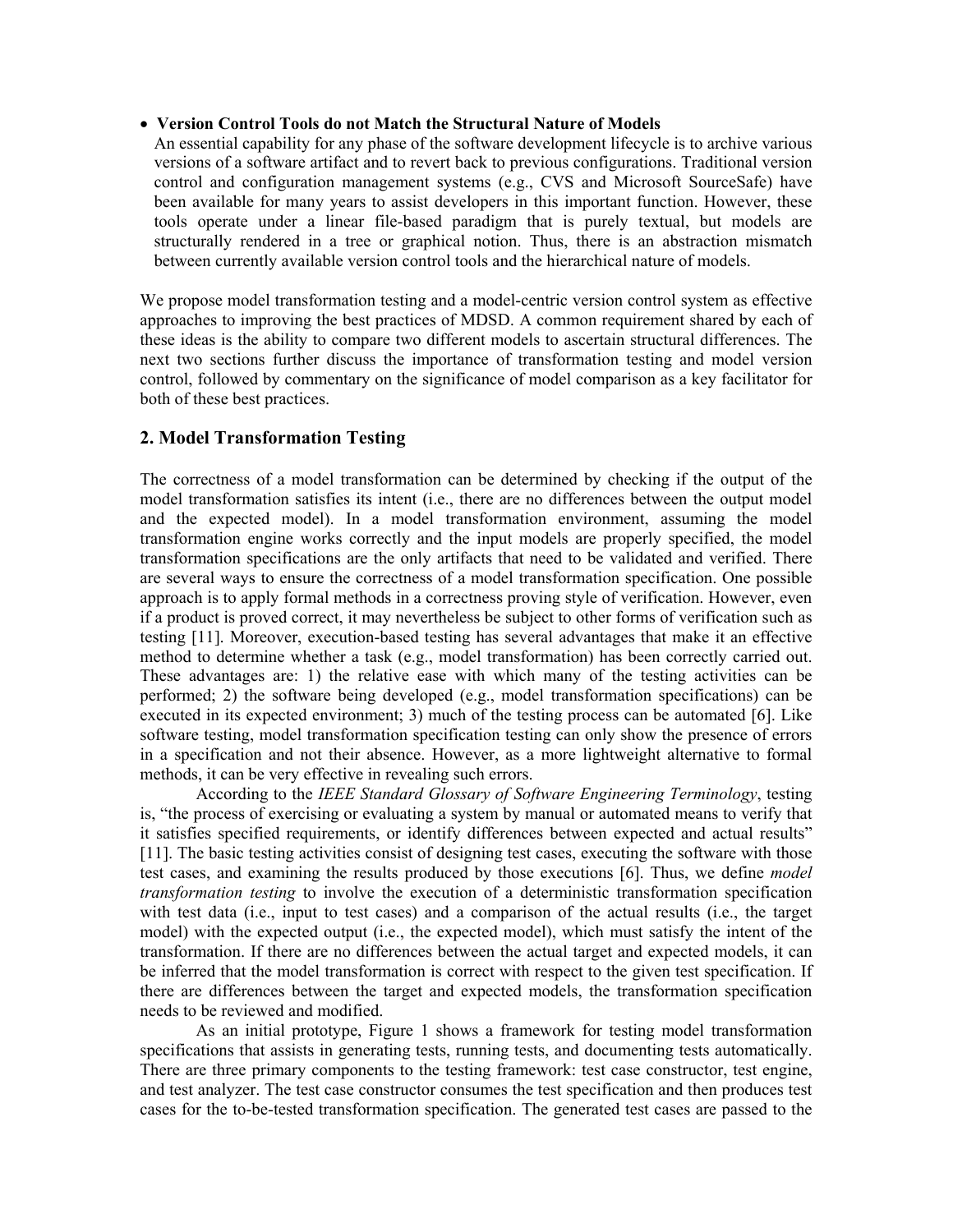test engine to exercise the specified test cases. Within the testing engine, there is an executor and a comparator. The executor is responsible for executing the transformation on the source model and the comparator compares the target model to the expected model and collects the results of comparison. The test analyzer visualizes the results provided by the comparator and provides a capability to navigate among any differences.



#### **3. Model-Centric Version Control**

It is our position that version control of models will become an increasingly important task of model development. A file-centric control system maintains an organized set of all the versions of files that are made over time. Version control systems allow developers to go back to previous versions of individual files, and to compare any two revisions to view the changes between them [14]. With respect to MDSD, model-centric version control and differentiation is concerned with storing all the versions of models, comparing any two versions to calculate the differences, and visualization of differences.

 The storage and visualization features used by current version control systems are based upon the metaphor of a stream of linear text. Furthermore, the level of granularity provided to archive an artifact is at the level of a single file. This metaphor fits well with source code contained in a collection of files that make up a complete system. However, it is lacking in several respects when applied to modeling.

Modeling tools are rich in visual hierarchy and graphical representation, which are not found in the linear text files of source code representation. The current state-of-the-art for using SourceSafe or CVS to version models is archaic. Whenever a domain expert or modeling engineer desires to archive their models, the typical approach is to first convert the model into an XML representation in a linear file. The XML representation of the file is then archived in the version repository. At this point, the intuitive hierarchy of a model is destroyed and replaced by links and references – the primary means for representing hierarchy and containment in a flat text file. Later, if a comparison between models is desired, the domain engineer must sort through a mass of tagged XML in order to discover differences between versions. With this approach, extra applications need to be developed to handle the results retrieved from the XML comparison in order to indicate the mappings and differences on models within the host modeling environment. Thus, the model versioning and differencing tasks become an exercise in comparing XML files.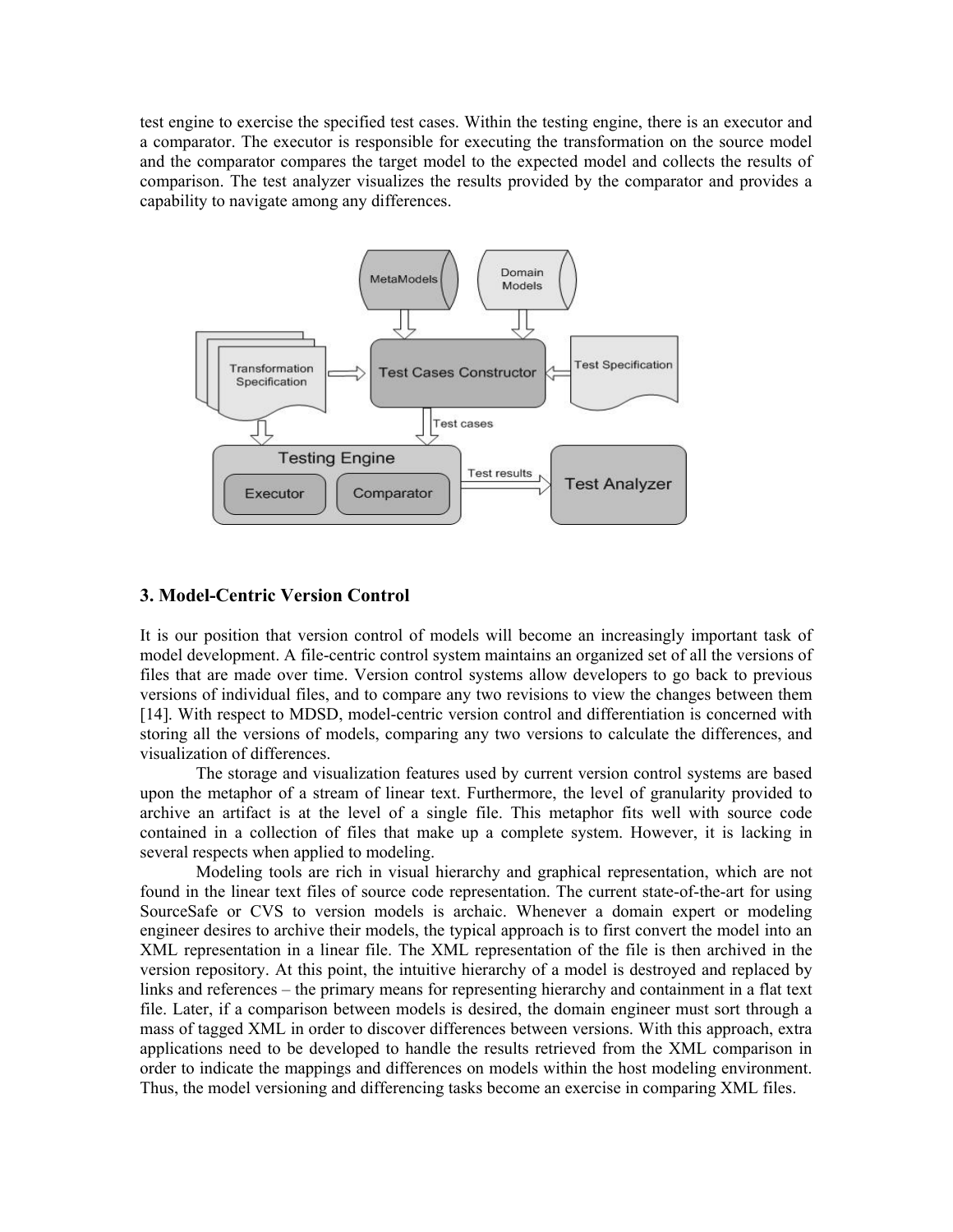Due to the disadvantages of XML-based model comparison, an alternative solution is to develop efficient algorithms to compare models that handle the internal data structure of model tools directly. Moreover, a challenging engineering effort will be to visualize the comparison results within the host modeling environment. Thus, model comparison and visualization of model differences are essential to model-centric version control.

#### **4. Model Comparison**

Generally, it is possible to compare two fine-grained models that have precisely defined syntactical structure. The main task of model comparison is to calculate the mappings and the differences between models. According to the above discussion of model transformation testing, model comparison needs to be performed to discover differences between the expected model (the expected result) and the target model (the actual result). Similarly, model comparison is also required in model-centric version control to detect changes between versioned models. Manual comparison of models is tedious, exceedingly time consuming, and susceptible to error. Thus, for the purpose of automation of model comparison and visualization of the results, the following issues need to be explored deeply.

#### • **What properties of models need to be compared?**

The first fundamental issue of model comparison is what properties of models need to be compared. Generally, the structural properties need to be compared to discover the differences between two models. However, structures of models may vary in different modeling languages. The OMG's Meta-Object Facility (MOF) is stipulated as the language in which all languages for Model Driven Architecture (MDA) are expressed. For models defined in any MOF-based modeling language, elements, links and features (e.g., names of elements and links) need to be compared [2]. Another fundamental issue for model comparison is how to define and represent the mappings and differences between two models. The approaches also may vary. For example, although operational terms such as "create" and "delete" are used to represent differences of models in both [2] and [9], "set" and "insert" are introduced in [2], but not included in [9]. Similarly, "shift" is emphasized in [9], but not included in [2]. Other fundamental questions, such as "is it possible to have multiple mappings such that the result of model comparison may not be unique?" are all critical to developing algorithms of model comparison.

#### • **At which level to compare models?**

Models are usually rendered in a graphical notation and may be persistently stored in an intermediate language like XML. Thus, it is possible to compare models via their XML representation, but problems are raised with this approach as discussed in Section 3. An XML document is generally a linear structure that represents hierarchy by linked identifiers to other parts of the document, and this does not match the hierarchy that is visually depicted in most modeling languages and tools. One possibility is to compare models by traversing the underlying internal representation provided by the host tool. However, such an approach could become tool-specific and not reusable.

#### • **What are the effective algorithms?**

The critical problem in comparing models is to find effective algorithms to calculate the differences. Algorithms that assist in finding mappings and differences between XML documents can be found in [4, 12]. Algorithms for detecting differences between versions of UML diagrams are introduced in [9] and metamodel-independent algorithms regarding difference calculation between models are presented in [2]. However, these algorithms can't be easily applied to graph-like models defined in a specific modeling environment like the Generic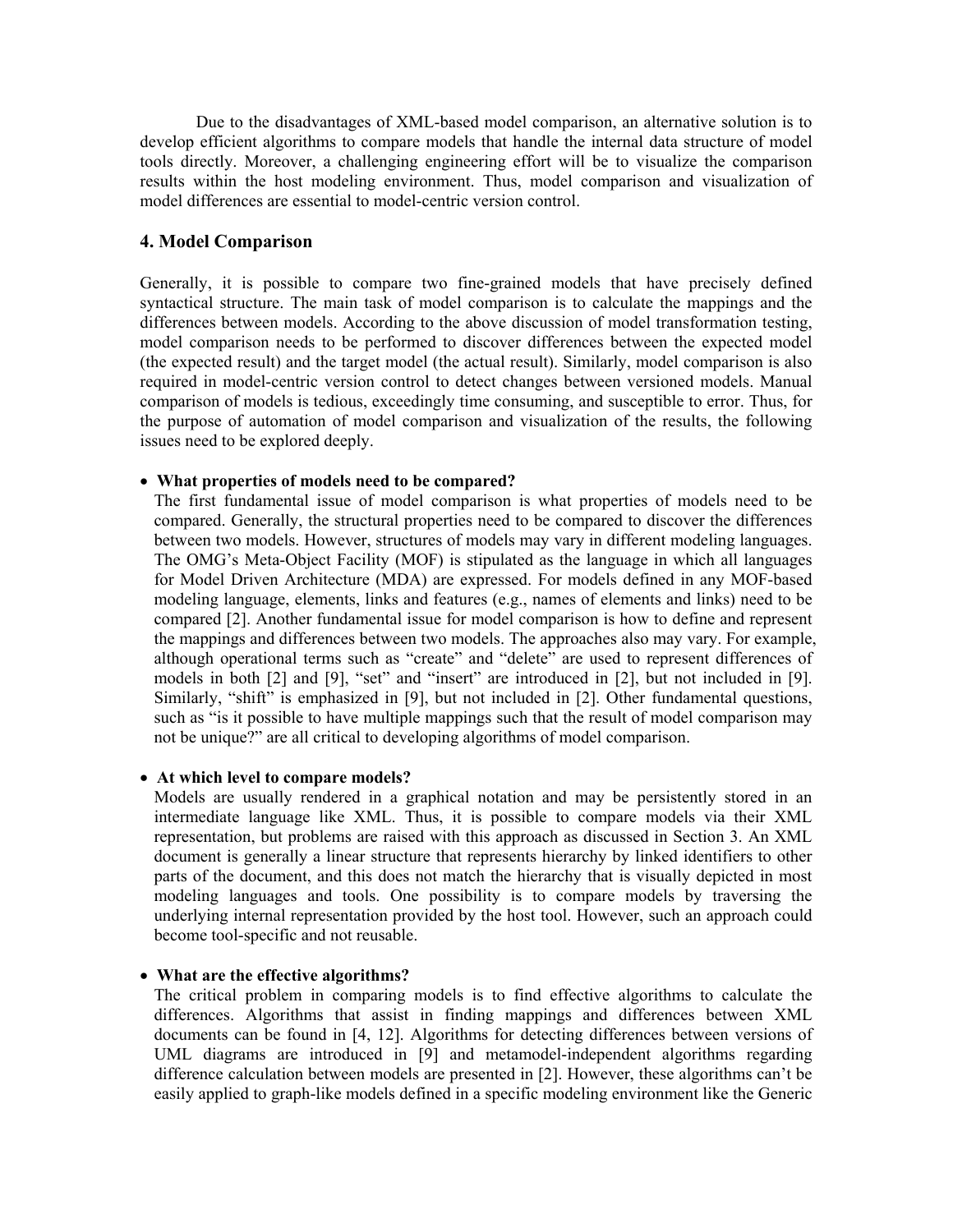Modeling Environment (GME) [8]. We suggest a more exact approach that regards model comparison as graph comparison so that model elements (e.g., vertices and edges) can be compared directly via model navigation APIs provided by the underlying modeling environment [13]. But, existing graph matching algorithms are often too expensive for such a task [7]. Therefore, one practical solution is to loosen the constraints on graph matching to simplify the algorithm (i.e., requiring that each element of a model have a universally unique identifier (UUID) [2], or using name matching [13]). In a domain-specific modeling environment, the meta-model information may be used to aid the comparison such as grouping the elements and relationships based on type information.

#### • **How to visualize model differences?**

Source code is typically represented as a flat text file that is a sequence of linear characters. However, models are often represented visually as a hierarchical graph with complex internal representations. Several modeling tools (e.g. the GME) capture the hierarchy and containment within models explicitly, whereby the modeler recursively clicks on higher-level models in order to reveal the contents of the containment. The hierarchical nature of models makes it difficult to observe visually the mappings and differences between two models. A new visualization technique is essential toward understanding the results of a model transformation testing framework, and to comprehend the changes between model versions. Currently, the commonly proposed technique to visualize the model differences is coloring [9], where different colors are used to indicate whether a model element is missing or redundant. However, a mature version control system requires more complicated techniques to discover richer information such as description and hierarchy of model differences.

## **5. Conclusion**

Model transformation testing and model-centric version control are two important activities that need to be accepted and realized as common best practices within the MDSD community. Model transformation testing helps to ensure the correctness of model transformations, and version control of models assists in managing the evolution that occurs throughout the modeling process. Our position is to suggest these activities as topics suitable for discussion at the workshop.

## **References**

- 1. Aditya Agrawal, Gábor Karsai, and Ákos Lédeczi, "An End-to-End Domain-Driven Software Development Framework," *18th Annual ACM SIGPLAN Conference on Object-Oriented Programming, Systems, Languages, and Applications (OOPSLA) – Domain-driven Track*, Anaheim, California, October 2003, pp. 8-15.
- 2. Marcus Alanen and Ivan Porres, "Difference and Union of Models," *Proceedings of the UML Conference*, Springer-Verlag LNCS 2863, San Francisco, California, October 2003, pp. 2-17.
- 3. Jorn Bettin, "Model-Driven Software Development -- An emerging paradigm for Industrialized Software Asset Development," http://www.softmetaware.com/mdsd-andisad.pdf, June 2004.
- 4. Sudarshan S. Chawathe, Anand Rajaraman, Hector Garcia-Molina, and Jennifer Widom. "Change Detection in Hierarchically Structured Information," *Proceedings of the ACM SIGMOD International Conference on Management of Data*, Montreal, Canada, June 1996, pp. 493-504.
- 5. Jeff Gray, Ted Bapty, Sandeep Neema, Douglas C. Schmidt, Aniruddha Gokhale, and Balachandran Natarajan, "An Approach for Supporting Aspect-Oriented Domain Modeling,"